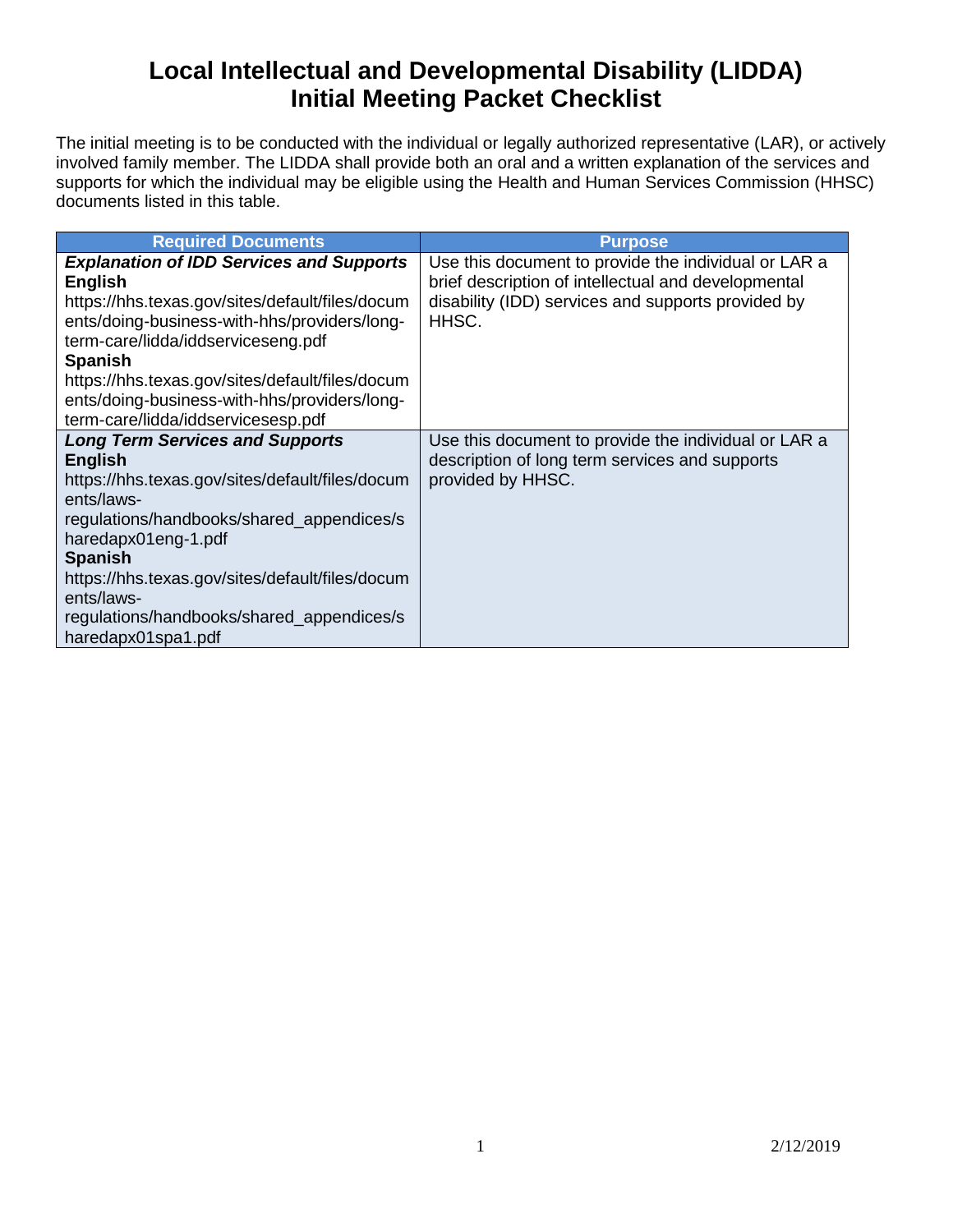## **Local Intellectual and Developmental Disability (LIDDA) Initial Meeting Packet Checklist**

| <b>Required Documents</b>                                                                                                                                                                                                                                                                                                                                                                                                                                                                                                                                                                                                                                                                                       | <b>Purpose</b>                                                                                                                                                                                                                                                                                                                                                                                                                                                                                                                                                                                                                                                                                                                            |
|-----------------------------------------------------------------------------------------------------------------------------------------------------------------------------------------------------------------------------------------------------------------------------------------------------------------------------------------------------------------------------------------------------------------------------------------------------------------------------------------------------------------------------------------------------------------------------------------------------------------------------------------------------------------------------------------------------------------|-------------------------------------------------------------------------------------------------------------------------------------------------------------------------------------------------------------------------------------------------------------------------------------------------------------------------------------------------------------------------------------------------------------------------------------------------------------------------------------------------------------------------------------------------------------------------------------------------------------------------------------------------------------------------------------------------------------------------------------------|
| <b>HCS Program Brochure</b><br><b>English</b><br>https://hhs.texas.gov/sites/default/files/docum<br>ents/doing-business-with-hhs/providers/long-<br>term-care/hcs/what-is-hcs.pdf<br><b>Spanish</b><br>https://hhs.texas.gov/sites/default/files/docum<br>ents/doing-business-with-hhs/providers/long-<br>term-care/hcs/what-is-hcs-es.pdf<br><b>OR</b><br><b>TxHmL Program Brochure</b><br><b>English</b><br>https://hhs.texas.gov/sites/default/files/docum<br>ents/doing-business-with-hhs/providers/long-<br>term-care/txhml/what-is-txhml.pdf<br><b>Spanish</b><br>https://hhs.texas.gov/sites/default/files/docum<br>ents/doing-business-with-hhs/providers/long-<br>term-care/txhml/what-is-txhml-es.pdf | Use these documents to provide the individual or LAR<br>a brief description of the Home and Community-based<br>Services (HCS) or Texas Home Living (TxHmL)<br>program and services available.                                                                                                                                                                                                                                                                                                                                                                                                                                                                                                                                             |
| Form 8601, Verification of Freedom of<br><b>Choice</b><br><b>English</b><br>https://hhs.texas.gov/sites/default/files/docum<br>ents/laws-regulations/forms/8601/8601.pdf<br><b>Spanish</b><br>https://hhs.texas.gov/sites/default/files/docum<br>ents/laws-regulations/forms/8601/8601-S.pdf<br>Form 8001, Medicaid Estate Recovery<br><b>Program Receipt Acknowledgement</b><br><b>English</b><br>https://hhs.texas.gov/sites/default/files/docum<br>ents/laws-regulations/forms/8001/8001.pdf<br><b>Spanish</b><br>https://hhs.texas.gov/sites/default/files/docum<br>ents/laws-regulations/forms/8001/8001-S.pdf                                                                                             | Use this form to document the individual or LAR's<br>decision regarding the HCS or TxHmL Program. Note:<br>If the individual or LAR's decision is to decline the<br>offer of HCS or TxHmL, they should document the<br>reason on the form. (The completed form is submitted<br>to HHSC after the provider is selected and Form<br>1049, HCS or TxHmL Documentation of Provider<br>Choice, is signed.)<br>This form is used to provide the MERP overview to all<br>individuals or LARs once they have chosen to enroll<br>in HCS or TxHmL. The individual or LAR signs the<br>form to confirm their receipt of the information. The<br>LIDDA must provide the individual or LAR and the<br>selected provider a copy of the completed form. |